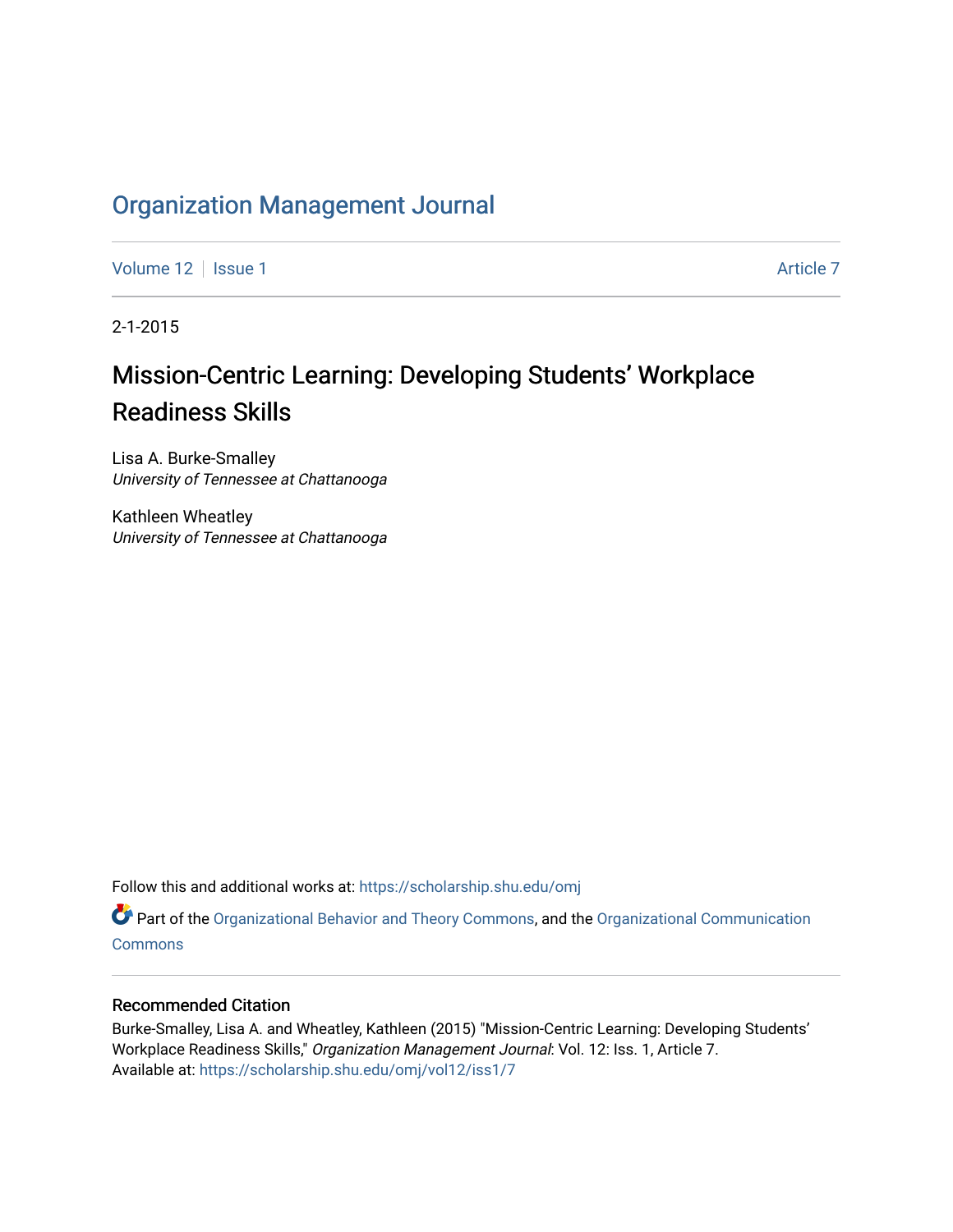

# **Mission-Centric Learning: Developing Students' Workplace Readiness Skills**

# **Lisa A. Burke-Smalley and Kathleen Wheatley**

*Department of Management, College of Business, University of Tennessee at Chattanooga, Chattanooga, Tennessee, USA*

**We discuss and evaluate the implementation of a mission-centric course project that is strategically tied to learning outcomes important to colleges of business. Specifically, to support our college's mission, undergraduate students enrolled in a training and development class were tasked with applying course concepts to assess the need for, to design, and to deliver (to other business students) workplace readiness training. To aid other management educators interested in adopting similar strategically aligned and feedback-rich learning experiences, we outline and discuss relevant project planning, design, and facilitation issues, as well as present a summary of initial results derived from this project.** *Organization Management Journal***, 12: 34–44, 2015. doi: 10.1080/15416518.2015.1004965**

**Keywords** mission-driven curricula; workplace readiness skills; experiential learning; training and development; student reflection

Institutions espouse high-sounding values, of course, in their mission statements, college catalogues, and public pronouncements by institutional leaders. The problem, however, is that these explicitly stated values—which always include a strong commitment to undergraduate education—are often at variance with the real values that drive our decisions and policies. The real issue in reforming undergraduate education *...* is to effect a better rapprochement between our explicitly stated values and the values that really drive our institutional policies and decisions. *...* Nowhere is this misplaced emphasis better illustrated than in the case of the curriculum. (Astin, [1993,](#page-8-0) p. 10)

As the opening quote illustrates, the link between an institution's mission and student learning outcomes is critical in supporting and implementing the intent of an individual college (Kerby & Weber, [2000;](#page-9-0) Legorreta, Kelley, & Sablynski, [2006\)](#page-9-1). For many colleges of business, accreditation standards (e.g., from the Association to Advance Collegiate Schools of Business, AACSB) have essentially mandated the creation of curricula and assessment plans that are mission driven (Legorreta, Kelley, & Sablynski, [2006\)](#page-9-1). As AACSB claims, "The mission and strategic objectives set out the intentions of the school, and the learning goals say how the degree programs demonstrate the mission" (AACSB, 2007, p. 60).

In this article, we present a mission-centric course project that is strategically tied to learning outcomes important to colleges of business, namely, workplace readiness. Specifically, to support the mission of the authors' college of business, which calls for the development of students who are both academically prepared and work-world ready, undergraduate students in a training and development class actively apply course principles to assess the need for, to design, to deliver, and to evaluate relevant workplace readiness training to other business students. This course project represents an explicitly proactive and mission-yoked effort in course design, an attribute of welldesigned business education curricula and initiatives, yet rarely pursued (Astin, [1993;](#page-8-0) Kleiman & Kass, [2007\)](#page-9-2). The application project goes beyond other published human resource (HR) course activities, such as York and Barclay's [\(2012\)](#page-9-3) art-based "origami training exercise," where students teach other students an origami and evaluate the training; instead, our missionlinked project engages students in a semester-long assessment of actual training needs and holds students accountable for designing, developing, implementing, and evaluating relevant workplace readiness skills training. As such, nothing in the outlined experiential project is hypothetical or short-lived, and the term-long project engages students as they assist the college in fulfilling its mission of producing workplace-ready graduates.

To provide appropriate context, we first review the workplace readiness literature and how experiential learning principles can be utilized to pursue this valuable learning outcome for business students (Taylor, [2003\)](#page-9-4). Then we identify and discuss relevant project planning, design, and facilitation issues, and present a summary of initial results for our experiential project.

Address correspondence to Kathleen Wheatley, Department of Management, College of Business, University of Tennessee at Chattanooga, 615 McCallie Ave., Chattanooga, TN 37403, USA. E-mail: [kathleen-wheatley@utc.edu](mailto:kathleen-wheatley@utc.edu)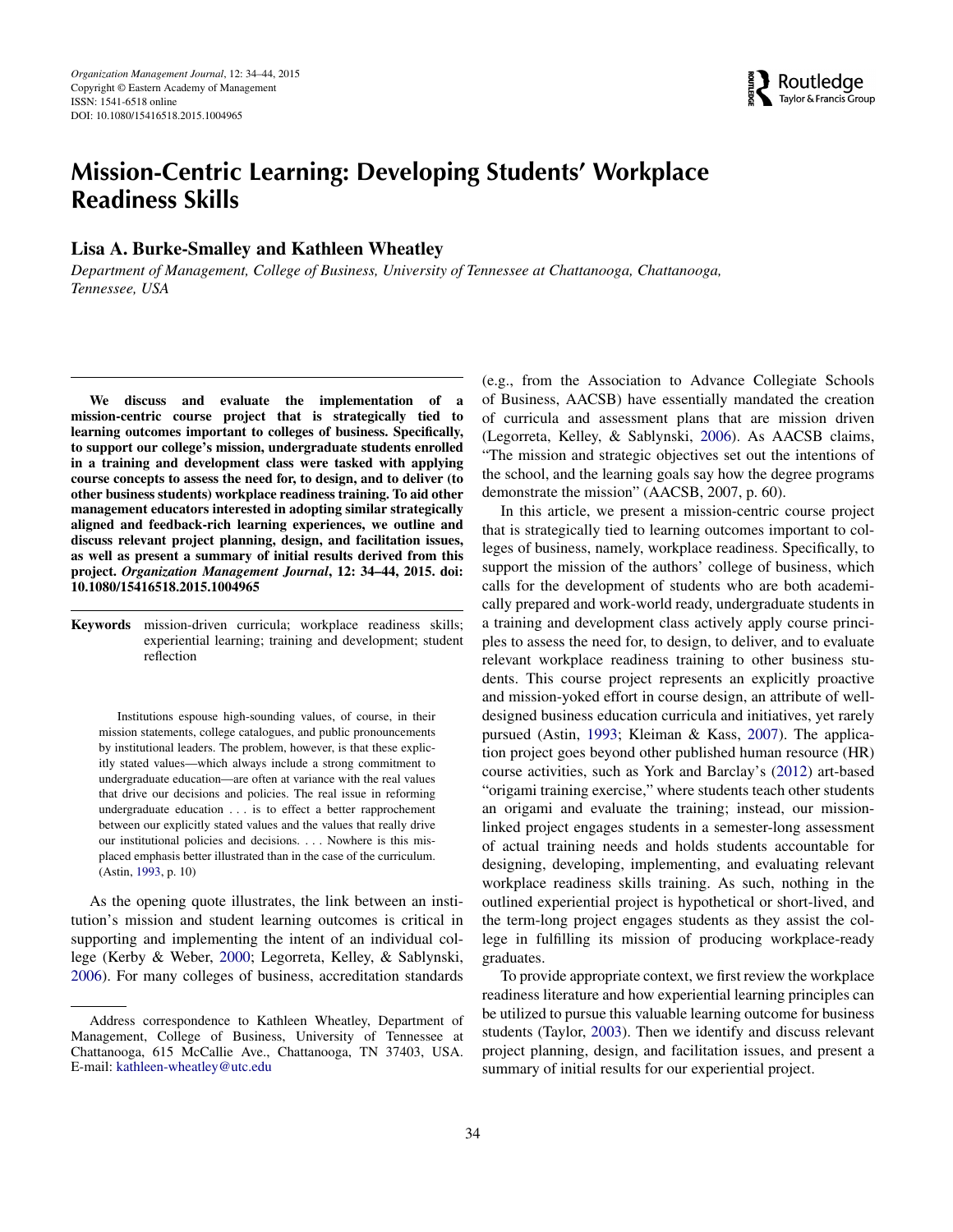## **WORKPLACE READINESS: MISSION-CENTRIC LEARNING**

Workplace readiness has garnered attention in broad-based research and practitioner outlets (e.g., Pascarella & Terenzini, [1991;](#page-9-5) Zinser, [2003\)](#page-9-6) but has received much less attention, surprisingly, in the business education literature. Workplace readiness refers to preparing university (or high school) students for the basic and applied skills they will need in the workplace. Unfortunately, anecdotal and research-based evidence all points to the critical deficits graduates possess and the need for remedial intervention. For example, a 2006 report entitled "The Workforce Readiness Report Card," released by the Partnership for 21st Century Skills, The Conference Board, Corporate Voices for Working Families, and the Society for Human Resource Management (SHRM), concluded that students entering the workforce were lacking requisite skills (McLester & McIntire, [2006\)](#page-9-7).

These skill deficiencies seem to have remained constant and show a long history. For instance, in 2001, the Organization for Economic Cooperation and Development (OECD) reported on "workplace competencies" necessary for the knowledge economy, such as communication skills and problem-solving skills (OECD, [2001\)](#page-9-8). Further, the Workforce Readiness Report Card (McLester & McIntire, [2006\)](#page-9-7) found that while basic skills (reading, writing, and math) remain fundamental to workplace success, other applied skills—such as teamwork, professionalism, work ethic, self-direction, problem solving, written and oral communication, leadership, and critical thinking—were of even greater value to employers. As reported by McLester and McIntire [\(2006\)](#page-9-7), the findings suggest that "there remain significant deficiencies among entrants at every educational level, especially in the areas of written and oral communications and general workplace professionalism, including leadership abilities. Beyond that, it's troubling that the majority of college graduates remain just 'adequate' rather than 'excellent' in key skills areas" (para. 9). In terms of professionalism, particular skill deficits reported by employers include punctuality, courtesy, appropriate attire, and even basic table manners (McLester & McIntire, [2006\)](#page-9-7). Similarly, a survey conducted in 2008 found that "U.S. employers continue to struggle with an ill-prepared workforce, finding new hires lack crucial basic and applied skills" (Casner-Lotto, Rosenblum, & Wright, [2009\)](#page-8-1). As such, in 2009 the *Journal of Management Education* published a collection of articles on "Developing Competencies for Professional Performance" (see Schmidt-Wilk, [2009\)](#page-9-9). More recently, a study by Jackson and Chapman [\(2012\)](#page-9-10) found that some nontechnical skill gaps have narrowed while others remain wide. While parts of the Jackson and Chapman [\(2012\)](#page-9-10) study are encouraging, the lack of more research on workplace readiness skills highlights areas needing attention, such as critical thinking and decision making. From this recent publication it is also apparent that these skill gaps go beyond the U.S. higher education system and extend to other "culturally similar economies" such as in Australia and the United Kingdom (Jackson, [2010;](#page-9-11) Jackson & Chapman, [2012\)](#page-9-10).

A stream of research parallel to the workplace readiness literature delves into the relationship between work experience and managerial competencies, removing education from the picture (Dragoni et al., [2009\)](#page-8-2). This research focuses on the need for developing managerial talent (those already employed), given the current economic and competitive complexity (e.g., Day, Harrison, & Halpin, [2009\)](#page-8-3). Bridging these ideas, Mintzberg has written prolifically on the divide between the practice of management and the teaching of management. In the introduction of his 2004 book, Mintzberg begins, "This is a book about management education that is about management. I believe both are deeply troubled, but neither can be changed without changing the other" (2004, p. 1). Mintzberg echoes other researchers' frustration with management education as we force the complexity of managing people into the rigidity of the scientific method (Ghoshal, [2005\)](#page-8-4).

Given this context, some universities are responding to the clarion call for better-prepared graduates and some publishers have even taken action with their textbook line-up. Florida International University, for example, underwent a major redesign of its undergraduate business curriculum focusing on career-related skills in order to give its marketing majors a competitive advantage in the workplace (Taylor, [2003\)](#page-9-4). Similarly, Houghton Mifflin Company launched the textbook *From Master Student to Master Employee*, designed to help undergraduates understand the connection between classroom skills and application of these skills to the workplace (see Business Wire, [2005\)](#page-8-5).

In the present study, the authors' college of business has understandably committed to improving students' workplace readiness skills by making this a strategic goal, as directly stated in its mission. This skills component of the mission was officially adopted and formalized out of an extensive "positioning" exercise. In an effort to differentiate the college, focus-group feedback was gathered from current students, potential students and parents, current employers, and potential employers, both locally and regionally. The outcome of the exercise was the emphasis on both academics and work-world ready skills. To this point, there have been several college initiatives to improve workplace skills, but most have involved the creation of new programs requiring extensive resources. Thus, the course project discussed in this article represents a strategic learning intervention (Noe, [2010\)](#page-9-12) that is intentionally and explicitly tied to the strategic intent of the organization, as the mission of the college is to distinctively develop students who are both academically solid and work-world ready. We believe that some of our lessons learned, as well as our general process approach to the linking and designing of an experiential learning project, can be helpful for others looking for greater student engagement and course-embedded curricular changes specifically tied to their college mission.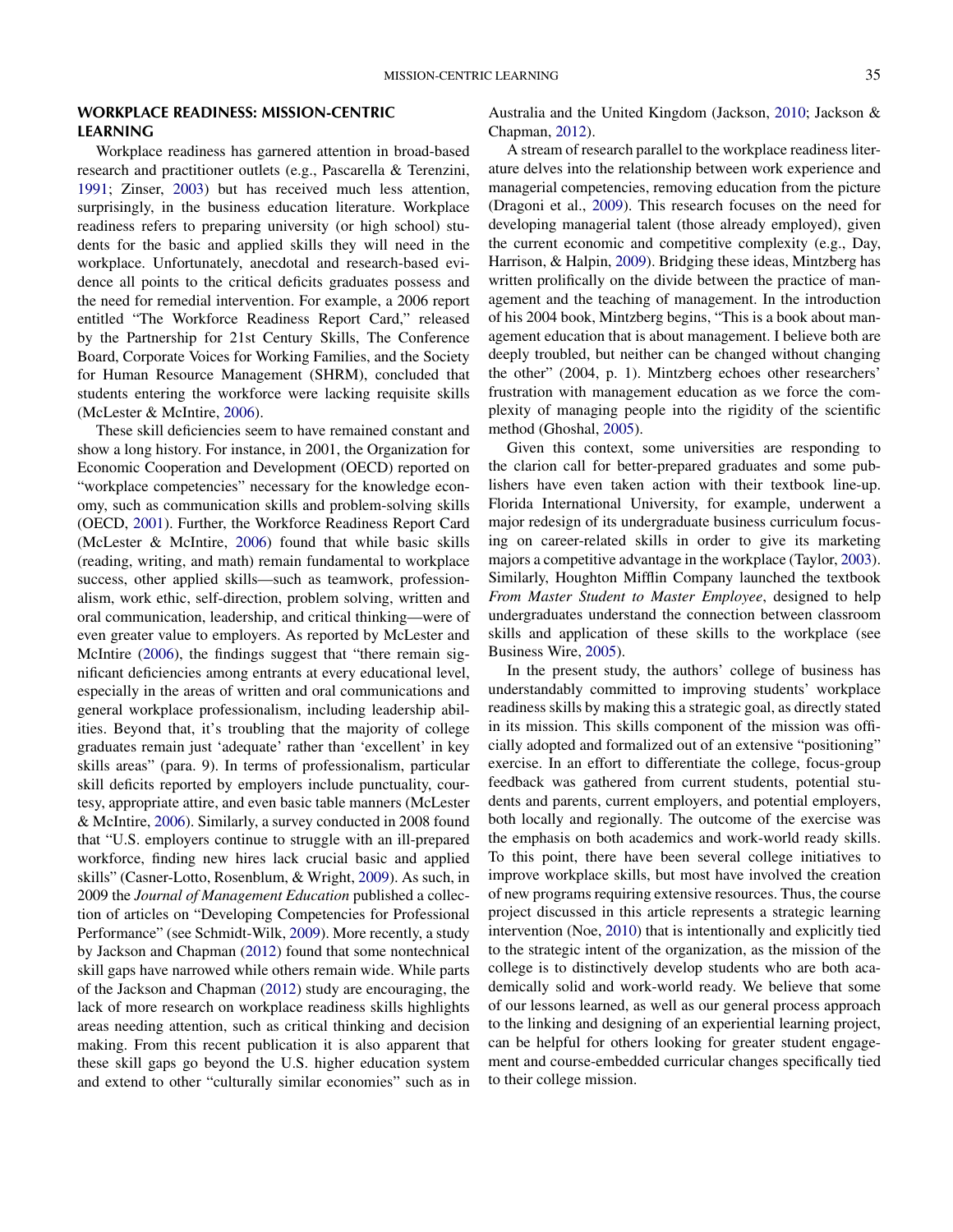#### **Experiential Learning**

The mission-centric course project was designed based upon experiential learning principles. Following Kolb's work we define experiential learning as "knowledge created through the transformation of experience" (1984, p. 38) and emphasize the applied nature of the experience. According to documented research evidence, experiential learning can improve courserelevant skill proficiency (e.g., Knowles, Holton, & Swanson, [2005;](#page-9-13) Madsen & Turnbull, [2006;](#page-9-14) Merriam & Caffarella, [1999;](#page-9-15) Tucker, McCarthy, Hoxmeier, & Lenk, [1998\)](#page-9-16). Learning in an experiential format also promotes student growth and development, emphasizes practical relevance, and contextualizes student learning (Clark, [2000;](#page-8-6) Devasagayam & Taran, [2009;](#page-8-7) Dewey, [1938;](#page-8-8) Illeris, [2007\)](#page-9-17). Experiential learning components in college courses are designed to fulfill learning needs by pairing academic rigor with practical relevance (Godfrey, Illes, & Berry, [2005\)](#page-8-9), going beyond superficial learning. Indeed, adult learning theories emphasize the importance of practice opportunities in order to ground individual learning (Knowles et al., [2005\)](#page-9-13).

Several examples of experiential learning have been documented in HR education. For example, Morgan [\(2011\)](#page-9-18) outlines a hands-on application project where students collect job analysis information, determine the required knowledge and skills, create a job description (including needs for accommodation), design job-related interview questions, and choose a job-related selection test. Gruys and Stewart [\(2007\)](#page-8-10) detail a series of experiential homework exercises and cases in the areas of equal employment opportunity, selection, and performance management to realistically simulate work of an entry level HR professional. Also, Mello [\(2010\)](#page-9-19) outlines a field-based learning experience in which HR students can analyze an organization's HR practices and policies from a strategic perspective.

Regardless of the specific approach, key concepts in adult learning theory state that trainees' learning will be increased if they have a need to know, are given opportunities for practice, interact with others during learning, and receive specific feedback (Knowles et al., [2005;](#page-9-13) Merriam & Caffarella, [1999\)](#page-9-15). In this article, we draw on the adult learning literature for its emphasis on learner focus where the "teacher" acts as a supporter. By utilizing this perspective we can link the "hands-on" active engagement of experiential learning with the "studentcentered" nature of andragogy. In sum, experiential learning provides a clear opportunity for students to link and integrate course concepts with concrete experience, which is necessary for authentic learning (Dewey, [1938;](#page-8-8) Kolb, [1984;](#page-9-20) Smith & Van Doren, [2004\)](#page-9-21).

Training and development, the course housing the project discussed in this article, can be taught with lectures, videos, and hypothetical cases to cognitively tie steps of the overall corporate training process together; however, such approaches in contemporary HR education, and in management education in general, arguably lack realism and engaging practice to motivate undergraduate learners (Burke & Moore, [2003\)](#page-8-11). Indeed, as

Billsberry and Birnik [\(2010\)](#page-8-12) claim, management is a contextual practice that must be aligned with experience to perpetuate learning. Against this backdrop, we next identify and discuss specific project planning, design, and facilitation issues for this experiential project.

#### **THE EXPERIENTIAL LEARNING PROJECT**

An extensive experiential learning project was implemented in a senior-level training and development class at an AACSBaccredited business school in a southeastern U.S., urban campus. For the course, students were required to apply their knowledge of the documented training process as learned in class (Noe, [2010\)](#page-9-12) in their semester-long application project. Each phase of the training process, needs assessment, design, development, delivery, and evaluation was broken down among five project deliverables. Ultimately, "short-burst" training seminars (i.e., training sessions lasting about an hour) were delivered by groups of enrolled students at the end of the semester to other students in the business school. Short-burst training was selected for the project for two reasons. First, logistically this worked best in a time-bound classroom setting, and second, short-burst training is often favored in corporate training since time away from work is minimized (Carmichael, [2010\)](#page-8-13). The instructional intervention therefore was designed to provide multiple learning benefits for multiple campus constituents (Judge, [2006\)](#page-9-22), including application of course learning for students enrolled in the training course, as well as learning in relevant skills, which represented deficit areas for other students in the college.

Various planning, design, and facilitation issues must be considered before embarking on such an extensive course project. Next, we present our overall framework used in planning and designing the course project, how we created and facilitated project deliverables, and finally an evaluation of the intervention from the attendee perspective as well as from our own reflection.

#### **Planning and Designing the Course Project**

In this section, presemester planning, course structure, and project details are discussed. Specifically, we explain how the project was designed within the overall structure of this undergraduate training and development course.

The first order of business was solidifying administrator support, which was trouble-free, given that workplace readiness is one of the strategic initiatives of the college, although coordination with other parties responsible for additional workplace readiness initiatives in the college was sought. Given clear support by the stakeholders (e.g., department chair, dean), a 3 credit hour afternoon time slot was requested for the training course in anticipation of groups of students needing to set up and deliver their ultimate training sessions. Thus, presemester communication and planning were needed.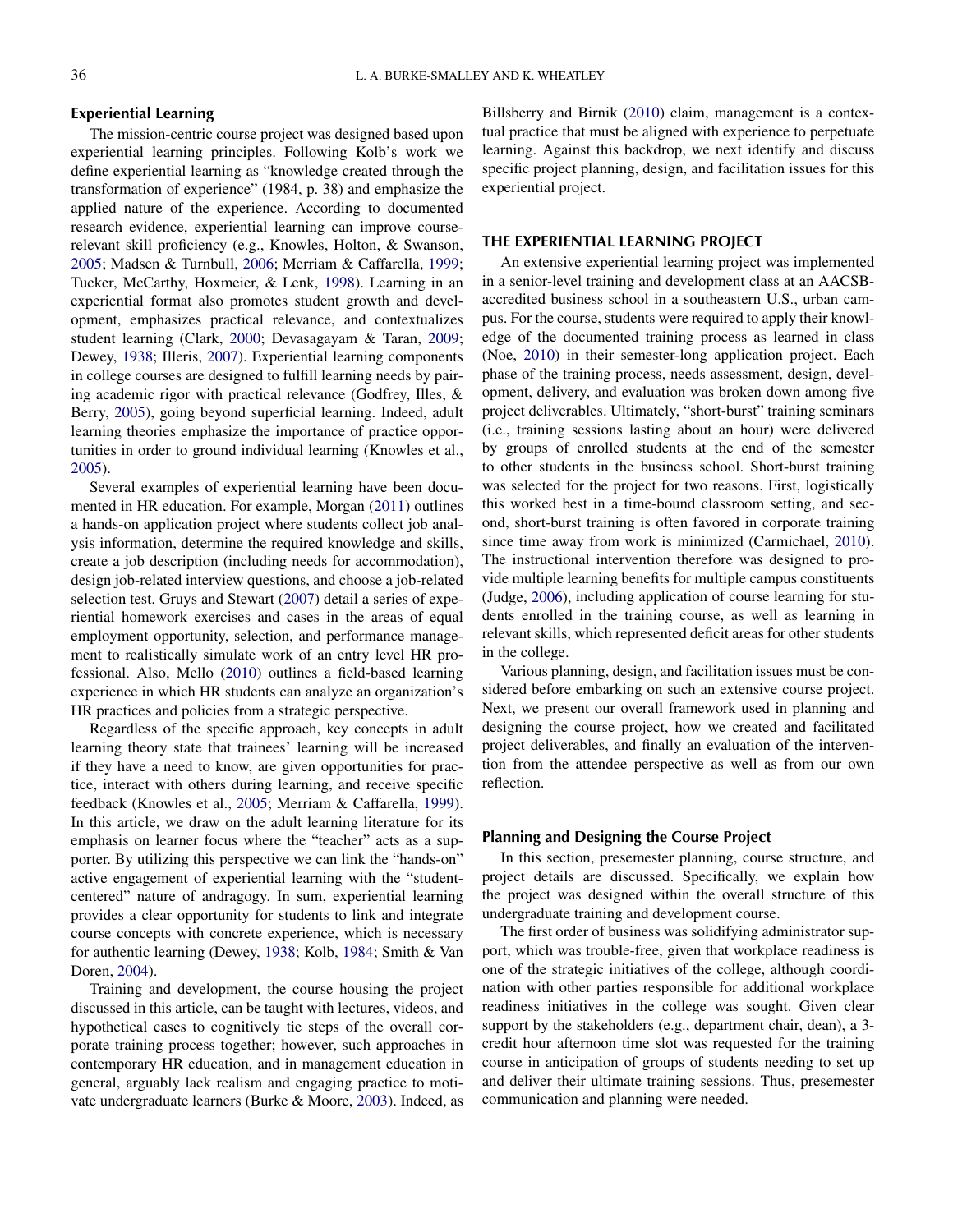# <span id="page-4-0"></span>TABLE 1 Syllabus description of the project

- Goal of project: This course project will give you the opportunity to apply course training concepts. The target audience for the training will be other students at the university, and you will design, develop, and deliver an appropriate learning intervention to help improve their workplace readiness skills.
- Workplace readiness: Workplace readiness skills address appropriate preparation of college students' basic and applied skills for the workplace.
- Group formation process: The instructor will form the groups. Skills to be trained by each group will be based on ultimate needs assessment results.

Project deliverables: To apply the systematic process of training in order to teach students a "workplace readiness" skill in a short-burst format by: 1) applying rapid needs assessment, 2) creating a specific learning objective & instructional plan, 3) developing training materials  $\&$  methods to support transfer, 4) delivering the training,  $\&$  5) then evaluating trainees' satisfaction & learning from your session.

- Grading for project: The course project accounts for 37.5% of the final course grade. Each of the 5 project deliverables will be worth 7.5%—and each deliverable will be graded on:
	- execution of the specific deliverable's goals (i.e., did you do what was asked?)*,*
	- accuracy and appropriateness of course concept application, and
	- grammar*/*spelling*/*organization (for any written submissions).

Peer inputs of member performance will be used as a part of grading for each deliverable; in other words, individual member scores may vary (up or down) from the group score assigned to any deliverable, based on themes*/*patterns in the peer review ratings and written comments.

*Note.* See appendix for peer rating forms.

On the first day of class, a description of the project was included in the syllabus (as seen in [Table 1\)](#page-4-0) and discussed with the students. Within the context of the course this experiential project was worth 37.5% of the overall course grade; thus, students had an adequate extrinsic incentive to perform well. Other graded events in the course were two exams worth 22.5% each (total 45%) and a Trainer Facilitation Activity worth 17.5% that was utilized as a skill builder for the larger experiential project. The experiential project was positioned as an opportunity to practice and apply course learning in a "hands-on" fashion and to become experts in a content area (i.e., workplace readiness skill) that would benefit those enrolled and others in the college.

Student groups were formed by the instructor using a developmental approach. At the beginning of the semester a "getting to know you" sheet was completed by each student. Students were asked to provide information about their current job or work experience, campus leadership roles, and skill strengths. Teams were formed in order to balance these components, along with demographic attributes (e.g., gender, age). Ultimately, there were five teams, of four students each. The project was broken down into logical deliverables—as outlined in [Table 1](#page-4-0) that are consistent with the multiphase training process taught in the course (i.e., needs assessment, course design, development of materials and transfer support, delivery, and evaluation of the training). Each of the five deliverables was weighted the same at 7.5%.

#### **Facilitating Project Deliverables**

Like other team projects, it is important for instructors to pursue a facilitative role in an experiential learning component so they do not micromanage students or let students wander aimlessly (Siciliano, [2001\)](#page-9-23). This approach also coincides with the adult learning principle of being student centered (Merriam & Caffarella, [1999\)](#page-9-15). By divvying up the project into five smaller and more manageable deliverables, consistent with the step-bystep training process taught in the course, the project garnered incremental focus from each student group on each training phase.

A *needs assessment report* was the first project deliverable, in which groups were asked by the instructor to

Describe the (anonymous) data collection methods and sources you used to assess Knowledge*/*Skill*/*Ability [KSA] gaps (desired vs. current skill levels) in students' workplace readiness skills. Analyze and summarize your findings in the report (including all raw data in an appendix). Effectively use graphs & charts to depict your findings. Lastly, based on the top KSA gaps you uncover, list the top 4 gaps your group is willing to train. No guarantee of top choice.

Clear from this description is that students' critical thinking skills are particularly invoked during the needs assessment project phase. Critical thinking refers to actively analyzing, synthesizing, and*/*or evaluating information gathered from observation, experience, reflection, reasoning, and*/*or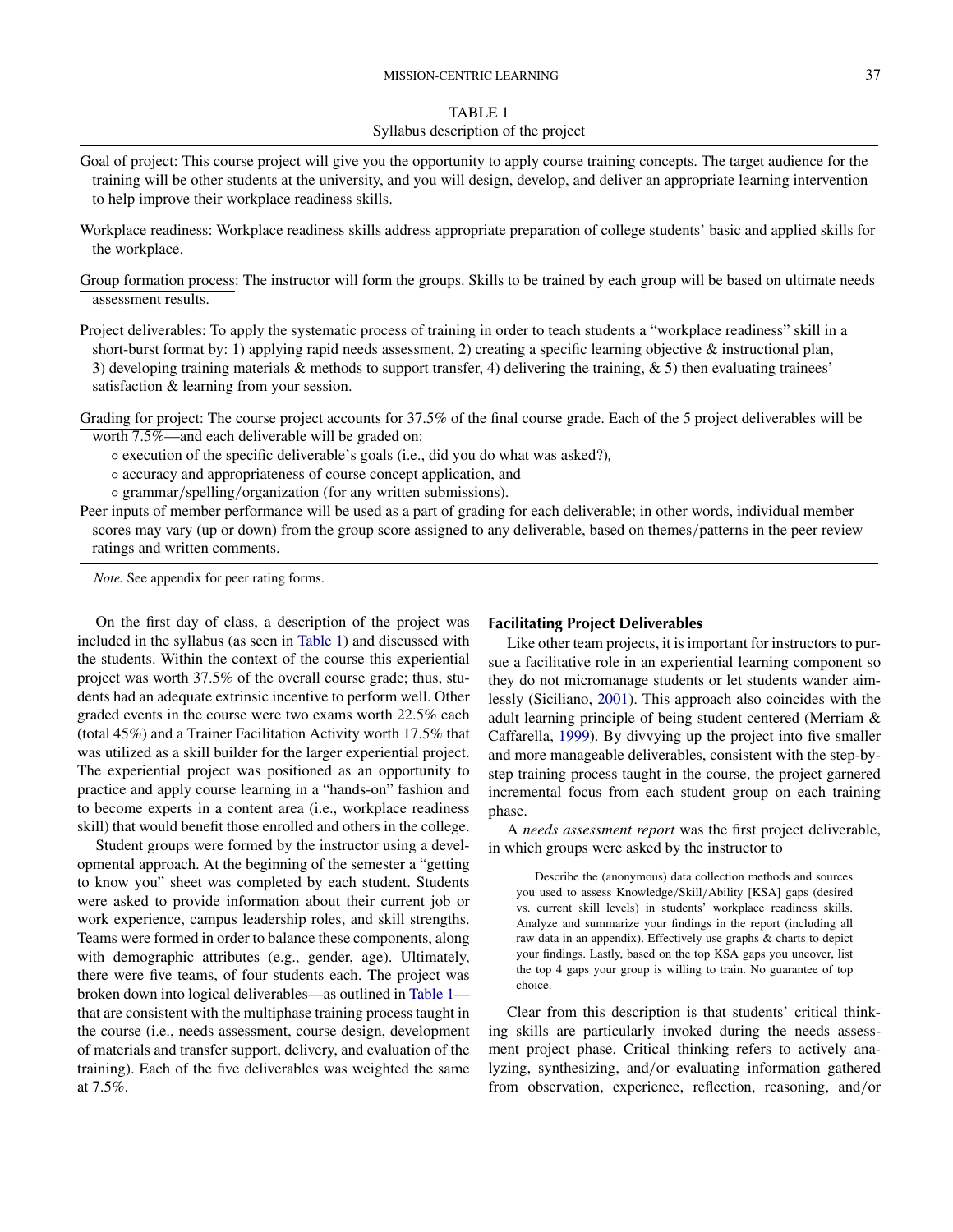communication (Scriven & Paul, [1996\)](#page-9-24). As such, our project design builds in important opportunities necessary for students' skill growth in this area (Jackson & Chapman, [2012\)](#page-9-10).

Helping students gather needs analysis data during class time was needed, given students' understandable concern with the amount of time that training needs analyses can require (McCarthy & Tucker, [1999\)](#page-9-25). Two and a half classes were dedicated to discussing this "content" material and to groups working in class on this project deliverable, so that students could learn how to identify deficiencies and begin doing so for their project. To further facilitate this deliverable, guest speakers were invited to the classroom. Asked to visit were a local Chamber of Commerce representative, who had recently conducted workplace readiness focus groups with local business managers, and the college's Associate Dean of External Affairs, who was able to provide (regional) survey and interview results of current students' workplace readiness skill deficits. Content as well as question and answer sessions from these guests helped provide information about our students' existing workplace readiness skill deficits. Equipped with this knowledge and these examples, students further gathered interview and survey data from a sampling of college faculty, alumni in the region, and current students on the perceived workplace readiness skill gaps.

As such, students were armed with multisource needs assessment data for their first project deliverable. The needs analysis reports were graded by the instructor and constructive feedback was provided. Based on an in-class discussion of the students' needs analysis reports, the five top training needs were identified. Each of the five groups identified its top three preferences of topics*/*skills to train and was assigned either its first or second preference of training topics. The most needed workplace readiness skills included (for the semester in question) developing a professional image, negotiating starting salary in a job offer, handling tough interview questions, resumé creation and tips, and business dining etiquette. However, particularly notable about having students conduct a needs assessment each time the course is offered is that the project is yoked to current and emerging skill gaps.

The second deliverable for the course project, an *instructional plan*, required fulfillment of the following task:

Applying the attributes of good learning objectives (as learned in lecture), list your specific, achievable learning goal(s) for your training session and develop a detailed instructional plan (see notes for template).

In this second deliverable, students worked in class (and outside of class) to write feasible learning goals for their 60-minute training seminar and to identify the specific adult learning principles and theories that would guide their training design. A class session was dedicated to adult learning principles and other learning theories necessary for this project. A detailed instructional plan was required in this second deliverable to get groups to focus on how they would wisely use time and

active training methods (e.g., interactive role play, application exercises, video, etc.) to accomplish their intended learning goals. Again, the deliverable was graded by the instructor and feedback was given to each team to use in future deliverables.

In the third deliverable, teams had to *develop course materials* for their training session and were instructed to

Develop and submit all training and learning materials that you'll be using in your session (e.g., handouts, visuals, learning aids, exercises, role plays, video clips, self-assessments, etc.). Outline specific transfer support aids*/*action plans you'll employ to ensure trainees will use your training in the future.

Turning instructional ideas into actual training materials required discipline, focus, and teamwork. At this stage a particular challenge for students was determining how much they could actually accomplish in a short 60-minute training format. As such, the more experienced students (and instructor) provided some guidance, but groups also practiced subsections of material to estimate time allotments. Two classes were dedicated to training methods, including application exercises. After submitting the third deliverable and receiving the instructor's graded and constructive feedback, teams were ready to develop their *training evaluation plan*, in which they had to

Describe how you will realistically evaluate your session at Level 1 and Level 2. Provide a copy of each measure you'll use. [Note: You must ultimately execute your evaluation plan & submit an analysis of your results as outlined on the schedule.]

Designing a training evaluation plan that was practical yet effective for training evaluation purposes proved a challenging yet useful task. Knowing they would be judged and evaluated by other students attending their programs increased the accountability factor for each team. All groups were required to include in their evaluation plan measures of Level 1 (i.e., trainee satisfaction) and Level 2 (i.e., trainee learning), based on Kirkpatrick's four-level model (1994) of training evaluation, yet each group could create a customized evaluation form in order to assess its program's goals and effectiveness.

Groups also had to aggregate and analyze their evaluation results and submit a summary to the instructor. This approach was especially helpful in applying a classroom concept to the actual training event. Prior to the deliverable, Kirkpatrick's evaluation model was introduced and discussed in class with particular emphasis on Level 1, participant satisfaction, and Level 2, learning or increase in knowledge. For this course exercise we did not focus on Level 3, behavior, or on Level 4, results, as these levels were beyond the logistics (e.g., length) of the course. (Results of each team's performance, as judged by attendees, are discussed in the next section, as one measure of the effectiveness of this project.)

Extensive feedback was given to the students at each stage of deliverable and changes to "completed" deliverables were encouraged based on feedback. This process for deliverables 1–4 made deliverable 5 relatively straightforward. In the last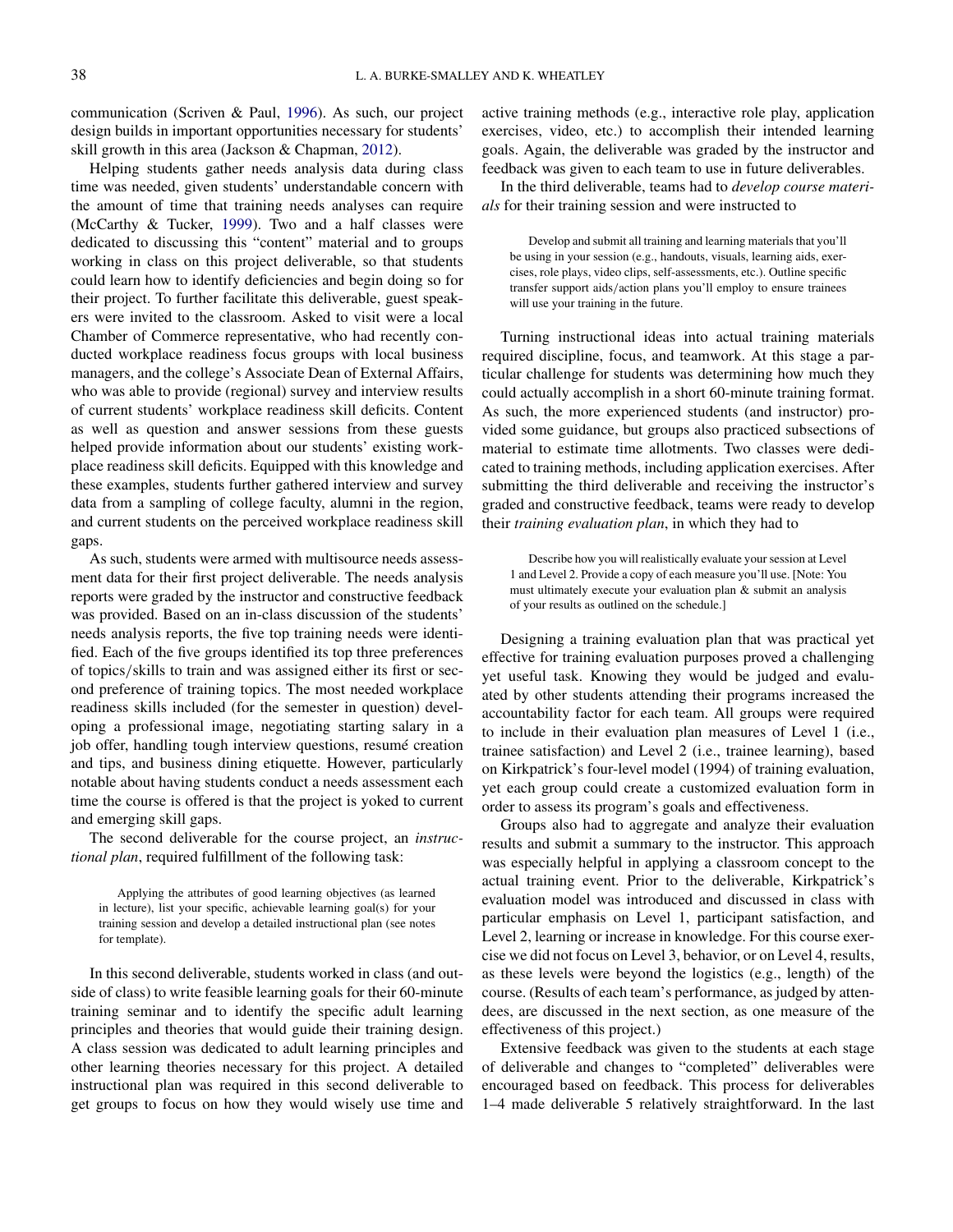project deliverable, teams professionally *delivered their training seminars*. Training dates and times had been assigned prior on a random basis to the student groups, and practice time was allotted during class to pilot their program. Peer feedback was provided for the practice run, focusing on strengths and areas needing improvement.

The formal training sessions were then graded by the instructor based upon copious notes of the strengths and weaknesses of each program, ultimately providing this feedback to each group. A rubric was used identifying areas of strength and areas needing improvement (see appendix). The guiding criteria included "to what extent did the group effectively facilitate active learning, incorporate learning aids*/*acronyms, use visual aids effectively, and apply learning theories to increase learning." Feedback was also provided via anonymous evaluation surveys completed by each group's attendees.

Direct communication exchanges among teammates was encouraged and emphasized throughout the term to keep groups functioning effectively. An additional layer of behavioral feedback was also gathered in each group via peer ratings for each deliverable (see appendices for peer rating forms). Peer ratings were used to provide an individual component to the team project, thereby enhancing individual accountability for participating in each phase of the project, and were used to raise or lower an individual's team score, if necessary. Specifically, the evaluation at the end of each deliverable asked whether anyone in the group for that specific deliverable "went above and beyond," as well as whether anyone was a "social loafer*/*slacker." To enhance individual reflection and development, for any comments that were consistently stated by a

majority of team members—either positive or constructive—the instructor included a summary of such feedback, without disclosing member identity, along with the student's numeric score in Blackboard. Ultimately, only about 5–10% of scores on each deliverable were modified by the instructor (mostly up). The use of continuous feedback and the high "cognitive absorption" (Druskat & Kayes, [2000\)](#page-8-14) created by this engaging semester project may be responsible for so few grade adjustments.

#### **EVALUATION OF THE INTERVENTION**

Given that data were gathered in the natural conditions of a real-life undergraduate program, students could not be randomized into the course and a control group was not used. Nonetheless, because workplace readiness interventions have not been formally documented in the business education literature, an exploratory investigation was conducted regarding the efficacy of the five seminars delivered (by five different student groups). To give the reader a sense of how effective the course project was and an idea of how worthwhile this project might be if pursued at other universities, initial findings are presented in this section, including evidence of attendees' satisfaction and learning, as well as instructor post hoc reflection on the overall project.

#### **Attendee Evaluation**

<span id="page-6-0"></span>A summary of attendees' aggregate program evaluation data (i.e., from students who attended the various workplace readiness seminars) is included in [Table 2.](#page-6-0) We only report quantitative data in [Table 2;](#page-6-0) however, qualitative data were also

| Training seminar                          | Level 1—Measures of trainee satisfaction <sup>a</sup>                                                                                                       | Level 2—Measures of trainee learning <sup>a</sup>                                                                                            |  |
|-------------------------------------------|-------------------------------------------------------------------------------------------------------------------------------------------------------------|----------------------------------------------------------------------------------------------------------------------------------------------|--|
| Preparing for a job<br>interview          | 4.76—Overall satisfaction with program<br>4.76—Trainers perceived as knowledgeable                                                                          | 94.1% of trainees had correct recall of learning<br>acronym on posttest                                                                      |  |
| Sealing the deal:<br>Negotiating starting | 88% of trainees agreed that trainers kept their<br>attention                                                                                                | 100% of trainees had correct recall of learning<br>acronym on posttest                                                                       |  |
| salary                                    | 75% of trainees agreed that they felt involved in<br>the training                                                                                           |                                                                                                                                              |  |
| Business dining<br>etiquette              | 4.56—Trainers perceived as organized<br>4.61—Audiovisuals perceived as relevant                                                                             | 72.2% of trainees reported becoming more<br>knowledgeable of dining etiquette                                                                |  |
| Resumé creation tips                      | 4.47—Overall satisfaction with program<br>4.47—Trainers perceived as knowledgeable                                                                          | Percent of trainees perceiving they possessed<br>a good ability to prepare a resumé—retrospective<br>pretest = $56\%$ vs. posttest = $100\%$ |  |
| Developing a<br>professional image        | 73% of trainees reported being very satisfied<br>with program content<br>66.6% of trainees reported being very satisfied<br>with handouts and learning aids | 98.6% of trainees had correct recall of learning<br>acronym on posttest                                                                      |  |

TABLE 2 Project evaluation for each workplace readiness training seminar

*Note.* Trainee satisfaction and trainee learning measures were selected and developed by the individual project groups to emphasize studentdirected learning.

a Groups were instructed in adult learning principles and encouraged to incorporate such principles in their measures.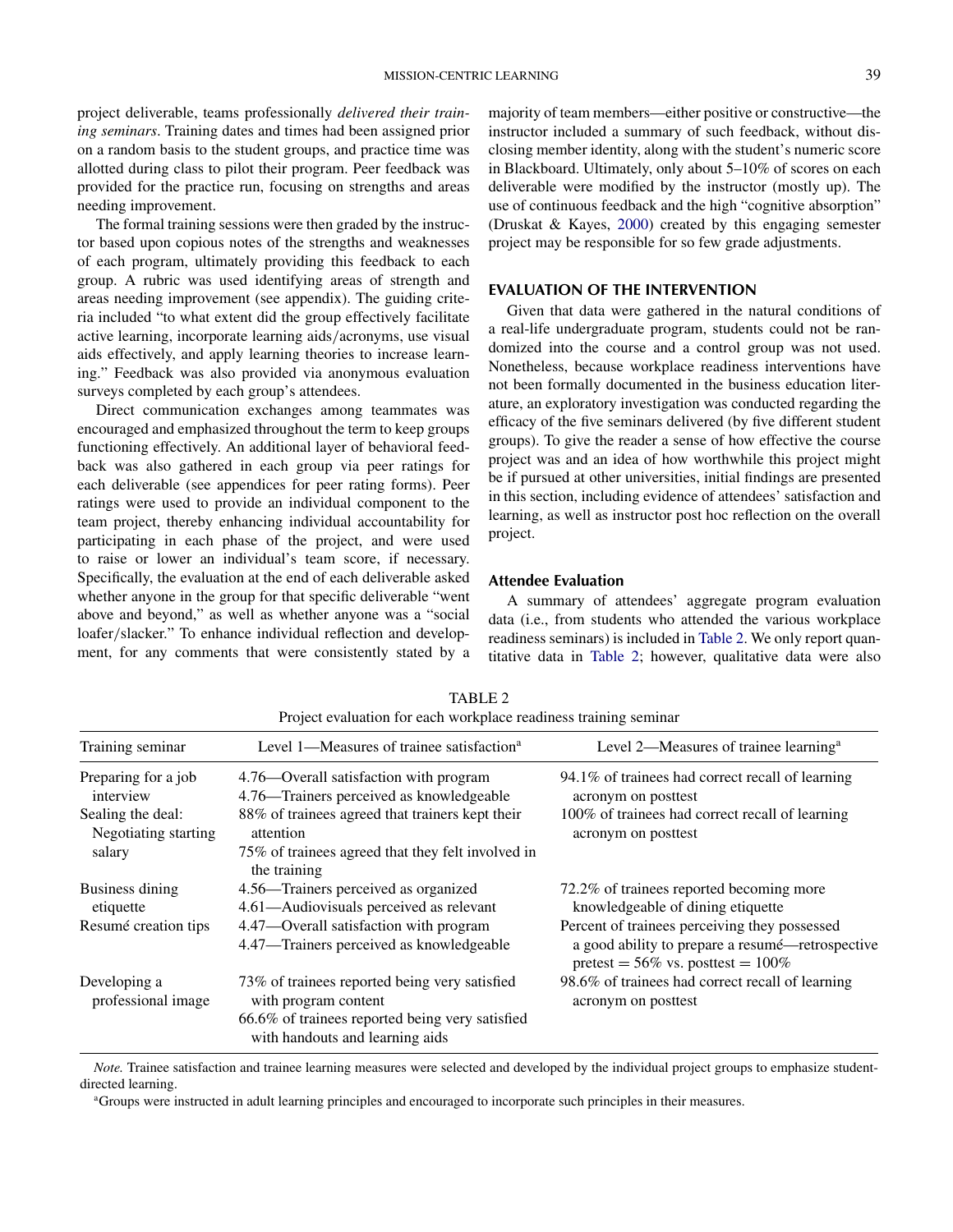gathered and used to improve the course project. Because each group in the class was asked to create a unique and customized evaluation form in order to assess its program's goals and effectiveness, the measures reported in [Table 2](#page-6-0) are not standardized. However, both Level 1 (trainee satisfaction) and Level 2 (trainee learning) measures (Kirkpatrick, [1994\)](#page-9-26) were required from each group, and the same Likert-scale format was used across groups when a Likert scale was selected (i.e., 5-point scale with the same anchor point descriptions). Attendee evaluations were not directly included in team project grades, so there were no incentives for groups to encourage attendees to artificially inflate their evaluation ratings of the training.

As can be seen in [Table 2](#page-6-0) and from comments received from participants, most of the workplace readiness seminars were effective in several aspects, as judged by those who attended them. While some seminars (e.g., "Sealing the Deal" and "Resume Creation Tips") could have been more "hands on" to improve trainee satisfaction, most groups attempted to rigorously apply adult learning principles by providing practice opportunities, interaction among trainees, and involving trainees. For example, in the dining etiquette module, a complete and actual table setting with warm food was planned and utilized, and students practiced appropriate meat-cutting techniques, dinner conversation, and table etiquette skills for business dining. Also, most groups came up with clever acronyms to guide trainee learning on important take-away principles from their seminars, which proved useful for enhancing Level 2 measures of trainee learning (see [Table 2](#page-6-0) for measures of learning).

#### **Instructor Reflection**

Breaking the project down into five deliverables, each weighted the same, appeared to be one of the more effective choices made for project implementation because students focused on one relevant task at a time without getting overwhelmed. Specifically, a noticeable change occurred between deliverables 1 and 2 as the students settled into their new roles as class leaders and being "in charge" of their learning (Kolb & Kolb, [2005\)](#page-9-27). Additionally, once groups were assigned their specific training topic they became more focused and clear about their ultimate goal, thus reducing anxiety.

Small but important refinements have been made for clarity's sake to each of the project deliverable descriptions in the course syllabus. Much of this has been around data collection, analysis, and presentation of data. For example, students have been reminded that skill gaps must be grounded in and determined from the data gathered and analyzed, not personal assumptions. Deliverable 1 was also slightly modified to include examples of different data-gathering methods such as online survey software (SurveyMonkey), as well as reaching out to local managers and employers for their insights on our students' workplace readiness needs. Again, conducting a needs assessment each year the

course is offered helps keep the project yoked to evolving skill gap deficits to reach "beyond the teacher and the classroom" (Kolb & Kolb, [2005,](#page-9-27) p. 200), unlike other learning tools such as simulations or cases that remain disconnected from "live" contextual influences.

In the latest semester of this course, another specific change for deliverable 4 was added: "Use a numerical Likert scale for assessing Level 1 outcomes and establish a grading rubric for acceptable Level 2 learning-based trainee responses." Beyond gathering the data, a further recommendation for deliverable 4 is to teach students how to best analyze and present trainee evaluation data in a summary fashion. It is risky to presume that students can effectively analyze training evaluation data and present it in a clear and meaningful way (Hayes, [2000,](#page-9-28) as cited in DeRycker, [2001\)](#page-8-15). Often, data analysis and graphs in the students' evaluation plan lacked sufficient sophistication, making it difficult to understand their results. Although we will try to address this area of weakness in our class with additional support resources and tips, changes made beyond the course may also be necessary. One such option would be to add a statistics prerequisite for the training course, to drive home the importance of quantitative skills in evaluating HR interventions.

Beyond project refinements, one of the underlying postproject issues was the lower-than-expected attendee turnout across the training sessions. While course-enrolled students were encouraged to invite others to attend in order to learn valuable workplace skills, and were provided "gold tickets" to distribute, only a small number of trainees (who were not already enrolled in the training course) actually attended in the final training sessions. Informal discussions with courseenrolled students revealed that some had extended invitations and their invitees failed to show up, but many claimed that unless extra credit was awarded they would bypass inviting others. In the future, extra points could be offered, but a more promising idea being considered is having students conduct their workplace readiness sessions in our required one-credit hour Senior Seminar course to better diffuse the readiness training. Student interest may also evolve, given newly created rewards such as priority registration, recognition banquets, and a co-curricular "experience transcript" for university students actively engaging in experiential learning beyond degree requirements.

Upon reflection, a direct take-away from the instructor perspective is just how important the balance is between instructing and facilitating (Palmer, [1997\)](#page-9-29). What seemed to occur in this class was a "passing of the baton." During classroom instruction the instructor was the driver in presenting information to the students, but the next stage in learning was for students to take ownership of that new knowledge and apply it to a real-world situation. Nevertheless, we encourage researchers in the future to incorporate longitudinal data of such classroom interventions to more reliably inform practice.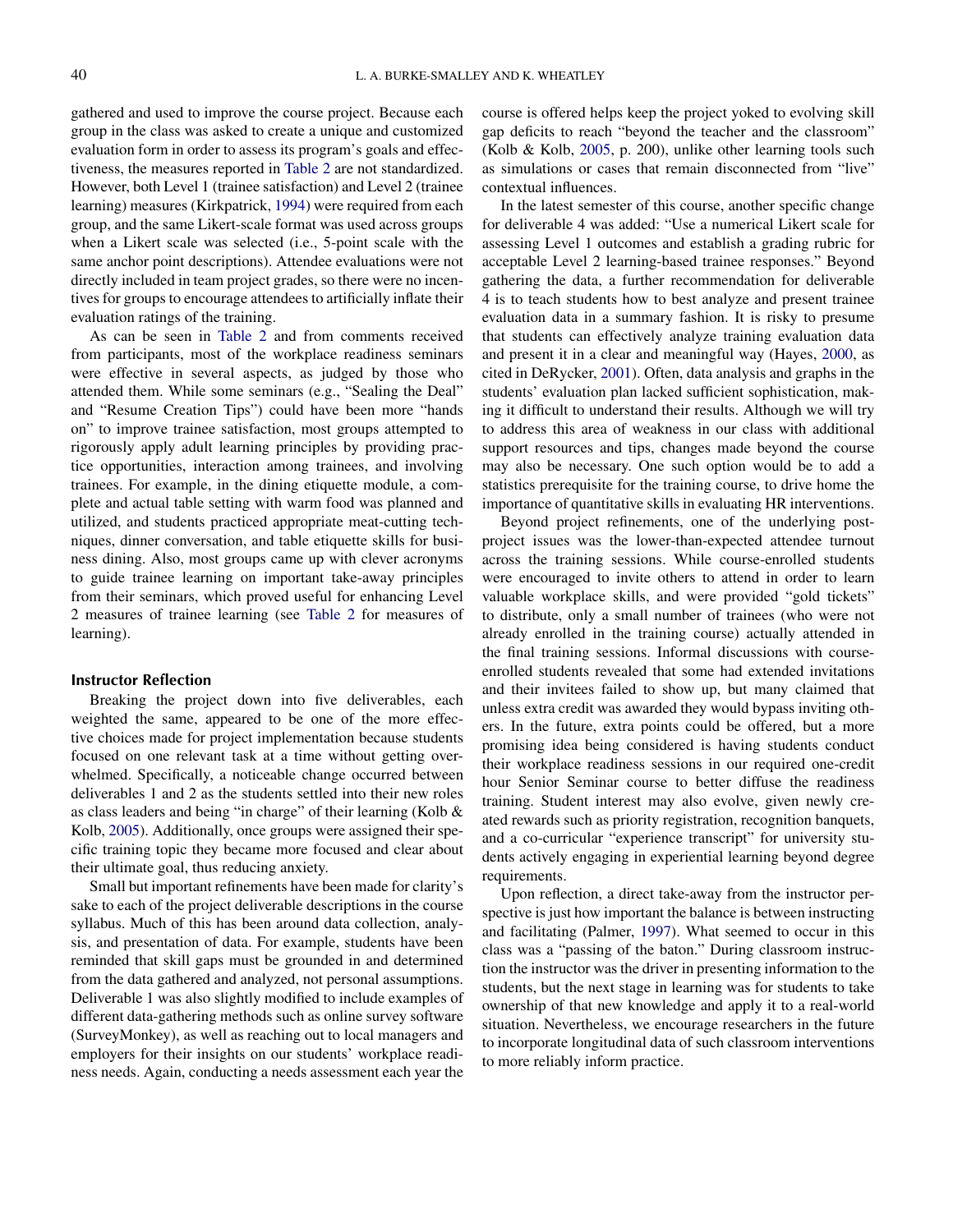## **CONCLUSION**

In summary, this article provides business educators a general model for creating and implementing a mission-centric experiential project strategically tied to outcomes important to colleges of business, such as workplace readiness skill enhancement. Future efforts to design mission-driven curricula that develop and measure learning outcomes of value to colleges of business not only can help satisfy accrediting bodies but also can ensure a cohesive and customized curriculum. For example, other business school mission statements express goals that could similarly be tapped with comparable projects, such as actively engaging students in developing relevant knowledge and skills (Ohio University), graduating students who possess critical thinking skills (Loyola University), or creating a student-centered learning community (Texas State).

As a contribution to the management education literature, this contextually yoked and feedback-rich project inherently stays in sync with evolving student skill needs. Further, compared to the commonly used "transmission" model of relaying fixed knowledge in higher education (Kolb & Kolb, [2005\)](#page-9-27), our project invokes vital educational principles of "making space" for learners to take charge of their own learning, to engage in developing their own expertise, as well as the learning processes of thinking, feeling, acting, and reflecting (Kolb & Kolb, [2005\)](#page-9-27). That is, instead of students merely proposing a training solution for a short-lived hypothetical case, our project authentically engages students throughout the entire semester so they experience every aspect of the instructional design process for an authentic training need and ultimately reflect upon their results.

Our general approach could be used in other business courses. For example, in a Strategic Management or senior capstone class, to build analytical skills students could be asked to analyze a "live" company and make recommendations for its future. This could entail gathering data on company strengths and weaknesses, interviewing employees, members of the community, and customers (deliverable 1). Deliverable 2 could then entail identifying feasible tactical approaches for using company strengths while diminishing their weaknesses. Deliverable 3 could be the planning and organization of a presentation of their recommendations to the company being analyzed, with deliverable 4 being an actual presentation to company executives. Evaluation of the recommendations could occur by measuring whether any of the recommendations were actually adopted or considered viable by the company (deliverable 5).

Furthermore, our general framework could be used for MBAs or in executive education, where critical-thinking skills drive curriculum goals. In such venues, more time and emphasis could be spent at different stages of project deliverables depending on the target group; for example, in a graduate training or HR class, measures of program evaluation might be expanded to include Level 3, as experienced participants are more readily afforded opportunities to apply management skills

in their current job. In an MBA strategy class, more emphasis might be placed on the analysis and communication of findings (deliverables 1 and 5). At a minimum, other experiential projects in management classes (e.g., design of a recruiting strategy, a pay structure, a scheduling solution, a new database, etc.) could be developed with similar principles of breaking down the large project into manageable deliverables with feedback and student reflection incorporated throughout. Ultimately, instructors can choose to replicate our entire design or utilize specific design elements in their own course experiential projects in order to meet their specific needs.

#### **REFERENCES**

- Association to Advance Collegiate Schools of Business. (2007). *AACSB assurance of learning standards: An interpretation (White paper)*. Tampa, FL: AACSB International.
- <span id="page-8-0"></span>Astin, A. W. (1993). What matters in college? *Liberal Education*, *79*(4), 4–16.
- <span id="page-8-12"></span>Billsberry, J., & Birnik, A. (2010). Management as a contextual practice: The need to blend science, skills and practice wisdom. *Organization Management Journal*, *7*, 171–178.
- <span id="page-8-11"></span>Burke, L. A., & Moore, J. E. (2003). A perennial dilemma in OB education: Engaging the traditional student. *Academy of Management Learning and Education*, *2*(1), 37–52.
- <span id="page-8-5"></span>Business Wire. (2005, April 4). Houghton Mifflin announces new "master student" textbook to better prepare college students for the workplace. *Business Wire*. Retrieved from [http://proquest.umi.com.proxy.lib.utc.edu/](http://proquest.umi.com.proxy.lib.utc.edu/pqdweb?did=817017661&sid=3&Fmt=3&clientId=10979&RQT=309&VName=PQD) pqdweb?did=[817017661&sid](http://proquest.umi.com.proxy.lib.utc.edu/pqdweb?did=817017661&sid=3&Fmt=3&clientId=10979&RQT=309&VName=PQD)=3&Fmt=3&clientId=10979&RQT=309& [VName](http://proquest.umi.com.proxy.lib.utc.edu/pqdweb?did=817017661&sid=3&Fmt=3&clientId=10979&RQT=309&VName=PQD)=PQD
- <span id="page-8-13"></span>Carmichael, M. (2010). A training scheme full of beans. *Human Resources*, *Feb*, *47*.
- <span id="page-8-1"></span>Casner-Lotto, J., Rosenblum, E., & Wright, M. (2009). The ill-prepared U.S. workforce: Exploring the challenges of employer-provided workforce readiness training. Retrieved from [http://www.shrm.org/Research/Survey](http://www.shrm.org/Research/SurveyFindings/Articles/Documents/BED-09Workforce_RR.pdf) [Findings/Articles/Documents/BED-09Workforce\\_RR.pdf](http://www.shrm.org/Research/SurveyFindings/Articles/Documents/BED-09Workforce_RR.pdf)
- <span id="page-8-6"></span>Clark, S. (2000). The more we serve, the more we learn: Service learning in a human resource management course. In P. Godfrey & E. Grasso (Eds.), *Working for the common good: Concepts and models for service learning in management* (pp. 133–147). Washington, DC: American Association for Higher Education.
- <span id="page-8-3"></span>Day, D. V., Harrison, M. M., & Halpin, S. M. (2009). *An integrative theory of leadership development: Connecting adult development, identity, and expertise*. New York, NY: Psychology Press.
- <span id="page-8-15"></span>DeRycker, T. (2001). Analyzing tables, graphs, and charts: A four-step approach. *Business Communication Quarterly*, *64*(4), 72–82.
- <span id="page-8-7"></span>Devasagayam, R., & Taran, Z. (2009). Student driven business projects: Motivation, implementation, and consequences. *Academy of Educational Leadership Journal*, *13*(2), 27–40.
- <span id="page-8-8"></span>Dewey, J. (1938). *Experience and education*. New York, NY: Collier Books.
- <span id="page-8-2"></span>Dragoni, L., Tesluk, P. E., Russell, J. A., & Oh, I. S. (2009). Understanding managerial development: Integrating developmental assignments, learning orientation, and access to developmental opportunities in predicting managerial competencies. *Academy of Management Journal*, *52*(4), 731–743.
- <span id="page-8-14"></span>Druskat, V., & Kayes, D. (2000). Learning versus performance in short-term project teams. *Small Group Research*, *31*, 328–353.
- <span id="page-8-4"></span>Ghoshal, S. (2005). Bad management theories are destroying good management practices. *Academy of Management Learning and Education*, *4*(1), 75–91.
- <span id="page-8-9"></span>Godfrey, P. C., Illes, L. M., & Berry, G. R. (2005). Creating breadth in business education through service learning. *Academy of Management Learning and Education*, *4*, 309–323.
- <span id="page-8-10"></span>Gruys, M. L., & Stewart, S. (2007). Teaching human resource management concepts with experiential exercises. *Journal of Human Resources Education*, *1*(1), 38–57.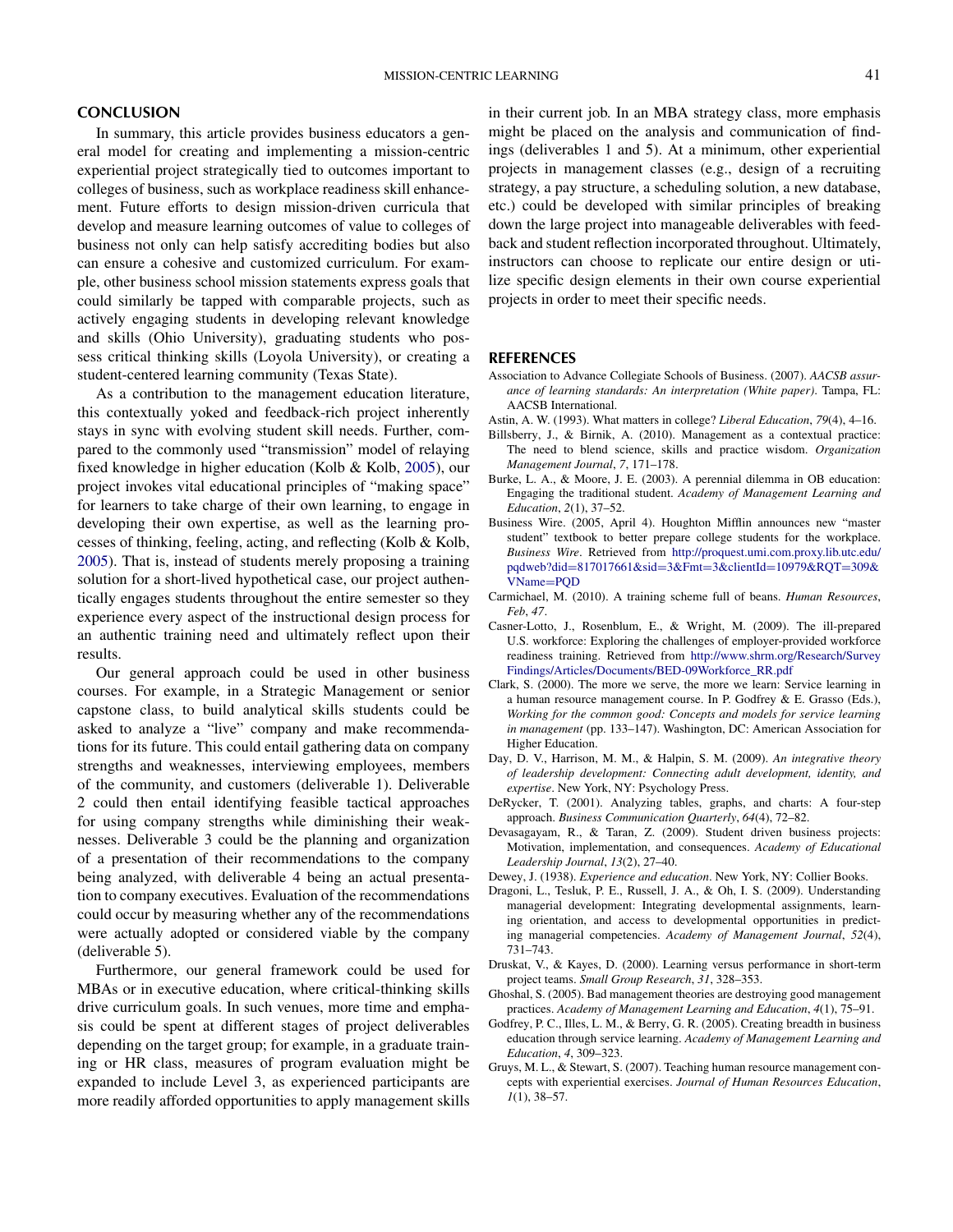- <span id="page-9-28"></span>Hayes, E. A. (2000). *A strategy to improve narrative-number linkage in business writing*. Paper presented at the Seventeenth Annual Atlantic Coast Business and Marketing Education Conference, Raleigh, NC.
- <span id="page-9-17"></span>Illeris, K. (2007). What do we actually mean by experiential learning? *Human Resource Development Review*, *6*, 84–96.
- <span id="page-9-11"></span>Jackson, D. (2010). An international profile of industry-relevant competencies and skill gaps in modern graduates. *International Journal of Management Education*, *8*(3), 29–58.
- <span id="page-9-10"></span>Jackson, D., & Chapman, E. (2012). Non-technical skill gaps in Australian business graduates. *Education and Training*, *54*(2*/*3), 95–113.
- <span id="page-9-22"></span>Judge, T. M. (2006). Service learning on campus. *Business Communication Quarterly*, *69*, 189–192.
- <span id="page-9-0"></span>Kerby, D., & Weber, S. (2000). Linking mission objectives to an assessment plan. *Journal of Education for Business*, *75*, 202–209.
- <span id="page-9-26"></span>Kirkpatrick, D. (1994). *Evaluating training programs: The four levels* (3rd ed.). San Francisco, CA: Berrett-Koehler.
- <span id="page-9-2"></span>Kleiman, L. S., & Kass, D. (2007). Giving MBA programs the third degree. *Journal of Management Education*, *31*(1), 81–103.
- <span id="page-9-13"></span>Knowles, M., Holton, E. F., & Swanson, R. A. (2005). *The adult learner*. Houston, TX: Butterworth-Heinemann.
- <span id="page-9-20"></span>Kolb, D. (1984). *Experiential learning: Experience as the source of learning and development*. Upper Saddle River, NJ: Prentice Hall.
- <span id="page-9-27"></span>Kolb, A., & Kolb, D. (2005). Learning styles and learning spaces: Enhancing experiential learning in higher education. *Academy of Management Learning and Education*, *4*, 193–212.
- <span id="page-9-1"></span>Legorreta, L., Kelley, C. A., & Sablynski, C. J. (2006). Linking faculty development to the business school's mission. *Journal of Education for Business*, *82*(1), 3–10.
- <span id="page-9-14"></span>Madsen, S. R., & Turnbull, O. (2006). Academic service learning experiences of compensation and benefit course students. *Journal of Management Education*, *30*, 724–742.
- <span id="page-9-25"></span>McCarthy, A. M., & Tucker, M. L. (1999). Student attitudes toward service-learning: Implications for implementation. *Journal of Management Education*, *23*, 554–574.
- <span id="page-9-7"></span>McLester, S., & McIntire, T. (2006). The workforce readiness crisis. Retrieved from [http://www.techlearning.com/story/showArticle.jhtml?](http://www.techlearning.com/story/showArticle.jhtml?articleID=193700630) articleID=[193700630](http://www.techlearning.com/story/showArticle.jhtml?articleID=193700630)
- <span id="page-9-19"></span>Mello, J. A. (2010). Strategizing strategic human resource management. *Journal of Human Resources Education*, *4*(3), 22–28.
- <span id="page-9-15"></span>Merriam, S. B., & Caffarella, R. S. (1999). *Learning in adulthood: A comprehensive guide*. San Francisco, CA: Jossey-Bass.
- Mintzberg, H. (2004). *Managers not MBAs: A hard look at the soft practice of managing*. San Francisco, CA: Berrett-Koehler.
- <span id="page-9-18"></span>Morgan, R. B. (2011). Developing HR students' skills for analyzing work, identifying important employee attributes, and building job-related HR processes. *Journal of Human Resources Education*, *5*(4), 9–27.
- <span id="page-9-12"></span>Noe, R. (2010). *Employee training and development* (5th ed.). New York, NY: McGraw-Hill/Irwin.
- <span id="page-9-8"></span>Organization for Economic Cooperation and Development. (2001). Chapter 4: Competencies for the knowledge economy. Retrieved from [http://www.](http://www.oecd.org/innovation/research/1842070.pdf) [oecd.org/innovation/research/1842070.pdf](http://www.oecd.org/innovation/research/1842070.pdf)
- <span id="page-9-29"></span>Palmer, P. (1997). *The courage to teach: Exploring the inner landscape of a teacher's life*. New York, NY: John Wiley.
- <span id="page-9-5"></span>Pascarella, E., & Terenzini, P. (1991). *How college affects students*. San Francisco, CA: Jossey-Bass.
- <span id="page-9-9"></span>Schmidt-Wilk, J. (2009). Editor's corner: Developing competencies for professional performance. *Journal of Management Education*, *33*(5), 523–525.
- <span id="page-9-24"></span>Scriven, M., & Paul, R. (1996). Defining critical thinking: A draft statement for the National Council for Excellence in Critical Thinking. Retrieved from <http://www.criticalthinking.org/University/univlibrary/library.nclk>
- <span id="page-9-23"></span>Siciliano, J. I. (2001). How to incorporate cooperative learning principles in the classroom: It's more than just putting students in teams. *Journal of Management Education*, *25*, 8–20.
- <span id="page-9-21"></span>Smith, L. W., & Van Doren, D. C. (2004). The reality-based learning method: A simple method for keeping teaching activities relevant and effective. *Journal of Marketing Education*, *26*(1), 66–74.
- <span id="page-9-4"></span>Taylor, K. (2003). Marketing yourself in the competitive job market: An innovative course preparing undergraduates for marketing careers. *Journal of Marketing Education*, *25*, 97–107.
- <span id="page-9-16"></span>Tucker, M., McCarthy, A., Hoxmeier, J., & Lenk, M. (1998). Community service learning increases communication skills across the business curriculum. *Business Communication Quarterly*, *61*, 88–99.
- <span id="page-9-3"></span>York, K., & Barclay, L. (2012). The origami exercise: Exposing students to training effectiveness and assessment. *Journal of Human Resource Education*, *6*(1), 7–20.
- <span id="page-9-6"></span>Zinser, R. (2003). Developing career and employability skills: A U.S. case study. *Education Training*, *45*(7), 402–410.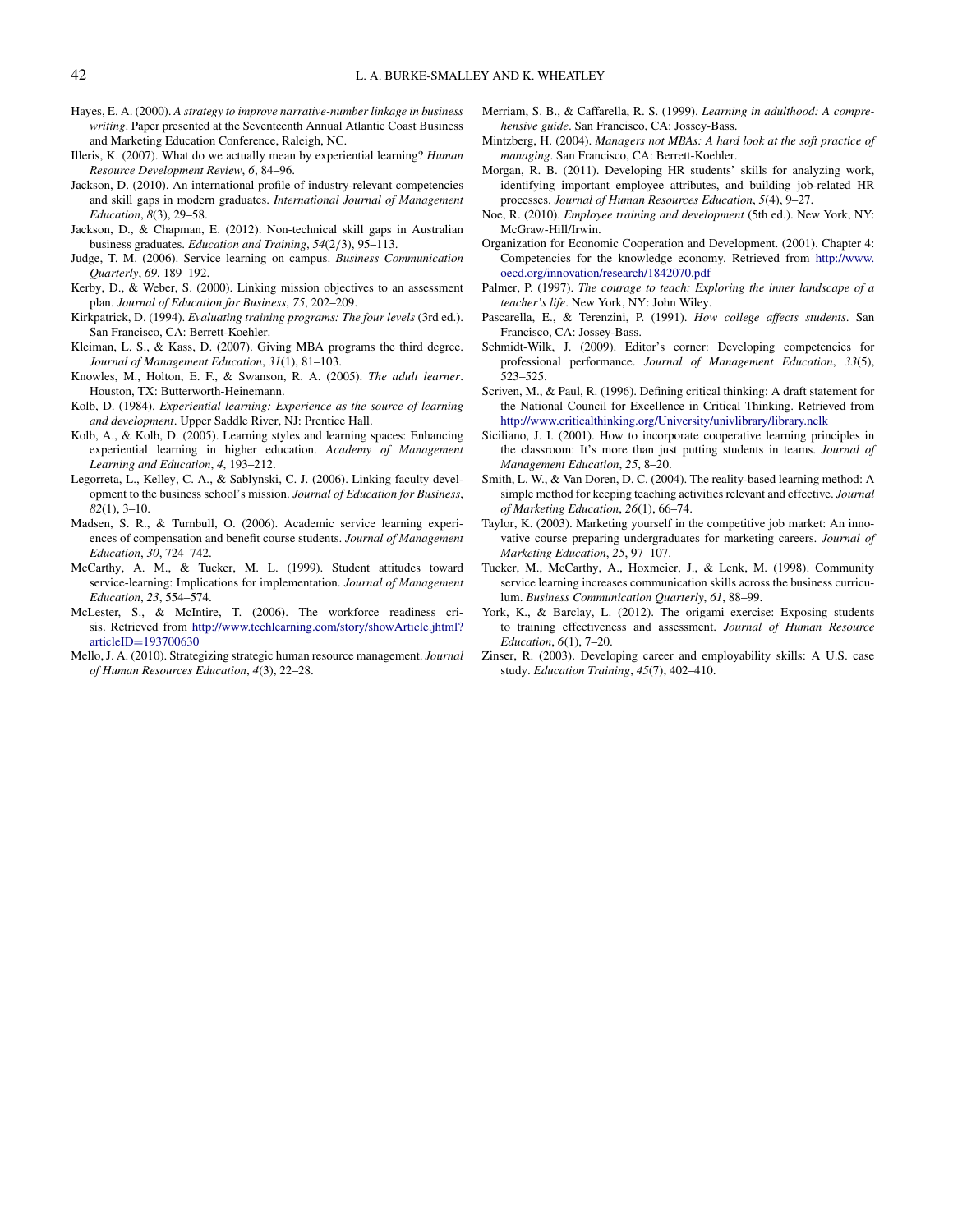# **APPENDIX 1. PEER RATING FOR EACH PROJECT DELIVERABLE**

Your Name:\_\_\_\_\_\_\_\_\_\_\_\_\_\_\_\_\_\_\_\_\_\_\_

| 1. All members contributed equally to and for deliverable $\#$ 2 YES or NO                          |  |
|-----------------------------------------------------------------------------------------------------|--|
| If you responded "no," then answer the next 2 questions. If "yes," just turn in this sheet.         |  |
| -Who, if anyone, in your group went "above and beyond" for deliverable #_?                          |  |
|                                                                                                     |  |
|                                                                                                     |  |
|                                                                                                     |  |
|                                                                                                     |  |
|                                                                                                     |  |
|                                                                                                     |  |
|                                                                                                     |  |
| -Who, if anyone, in your group loafed/slacked for deliverable $#_2$ ?                               |  |
|                                                                                                     |  |
|                                                                                                     |  |
|                                                                                                     |  |
|                                                                                                     |  |
|                                                                                                     |  |
|                                                                                                     |  |
|                                                                                                     |  |
|                                                                                                     |  |
| *Was specific, behavioral feedback provided to team members regarding ALL comments above? Yes or No |  |

Please know that failing to provide necessary feedback is unacceptable for managers in the workplace as well as for students in group projects.

# **APPENDIX 2. OVERALL PEER RATING**

Your Name

Please write the names of all of your team members, INCLUDING YOURSELF, and rate the degree to which each member fulfilled his/her responsibilities in completing the team assignments. DO NOT LEAVE COMMENTARY BLANK! Place this form in a sealed envelope, with your team name*/*number on the outside, and give it to your instructor. The possible ratings are as follows:

These ratings should reflect each individual's level of participation, effort and sense of responsibility, not his or her academic ability.

- **Excellent:** Very responsible, prepared, and cooperative**.** Consistently carried more than his*/*her fair share of the workload.
- **Very good:** Consistently did what he*/*she was supposed to do, prepared, and cooperative.
- **Satisfactory:** Usually did what he*/*she was supposed to do, acceptably prepared and cooperative.
- **Deficient:** Often failed to show up or complete assignments, rarely prepared.
- **Unsatisfactory:** Consistently failed to show.

| Name of team member | Rating | <b>Explanation (specific, behavioral comments)</b> |
|---------------------|--------|----------------------------------------------------|
|                     |        |                                                    |
|                     |        |                                                    |
|                     |        |                                                    |
|                     |        |                                                    |
|                     |        |                                                    |
|                     |        |                                                    |

#### **APPENDIX 3. DELIVERABLE #5 GRADING RUBRIC AND FEEDBACK FORM**

Workplace Readiness Training—Skill:\_\_\_\_\_\_\_\_\_\_\_\_\_\_\_\_\_\_\_\_\_\_\_\_

Group:\_\_\_\_\_\_\_\_\_\_\_\_\_\_\_\_\_\_\_\_\_\_\_\_\_\_\_\_\_\_\_\_\_\_\_\_\_\_\_\_\_\_\_\_\_\_\_\_\_

e.g., To what extent did the group, via employing course concepts, effectively:

- facilitate active learning
- incorporate learning aids*/*acronyms